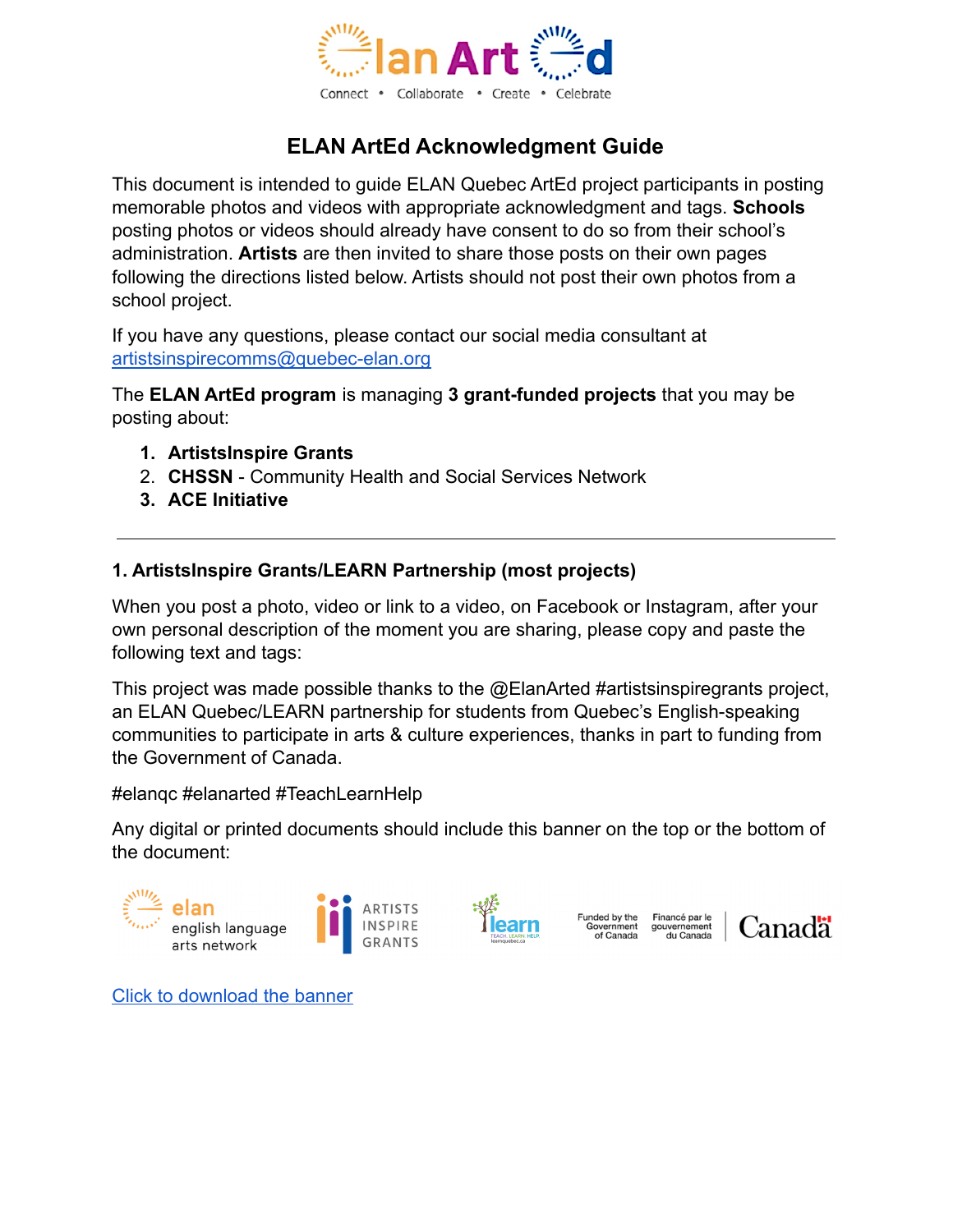

### **2. ArtistsInspire Grants/Other Partnership**

When you post a photo, video or link to a video, on Facebook or Instagram, after your own personal description of the moment you are sharing, please copy and paste the following text and tags:

This project was made possible thanks to the @ElanArted #artistsinspiregrants project, an ELAN Quebec/**(your organization name)** partnership for students from Quebec's English-speaking communities to participate in arts & culture experiences, thanks in part to funding from the Government of Canada.

#elanqc #elanarted #ArtistsInspireGrants

Any digital or printed documents should include this banner on the top or the bottom of the document:



#### **3. CHSSN - Community Health and Social Services Network**

When you post a photo, video or link to a video, on Facebook or Instagram, after your own personal description of the moment you are sharing, please copy and paste the following text and tags:

This project was made possible thanks to @ELANArtEd and the Community Health and Social Services Network #chssn #artistsinspiregrants #elanqc #elanarted #TeachLearnHelp

Any digital or printed documents should include this banner on the top or the bottom of the document:



[Click to download the banner](https://drive.google.com/file/d/1pl_drVXXtjPUEb3y90mTwfUQRQ7CEr-n/view?usp=sharing)